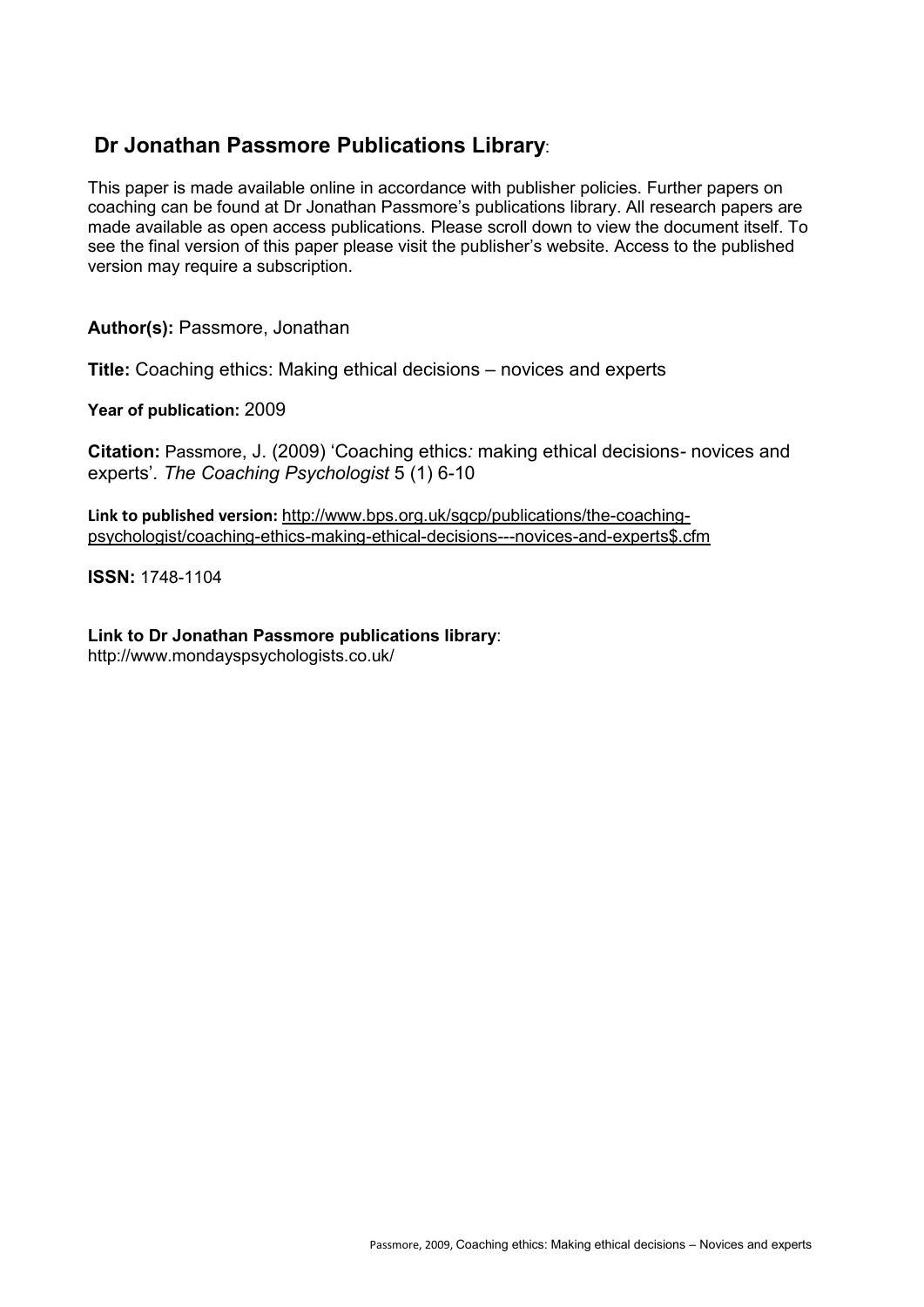# **Coaching ethics: Making ethical decisions – Novices and experts**

#### **Abstract**

This short article reviews the principles which underpin professional ethics. It considers the parallel domains of sports and counselling psychology and explores the ethical issues which face coaching psychologists. It moves on to consider ethical decision making frameworks and how coaches may use such frameworks to make more informed ethical decisions in their coaching practice. It suggests that while codes of practice are a useful for experienced coaches, novice coaches need to develop a heuristic to help them resolve ethical dilemmas which can occur in their practice.

#### **Key words**

Professional ethics coaching psychology, coaching ethics, ethical decision-making, confidential in coaching, coaching supervision, decision-making frameworks.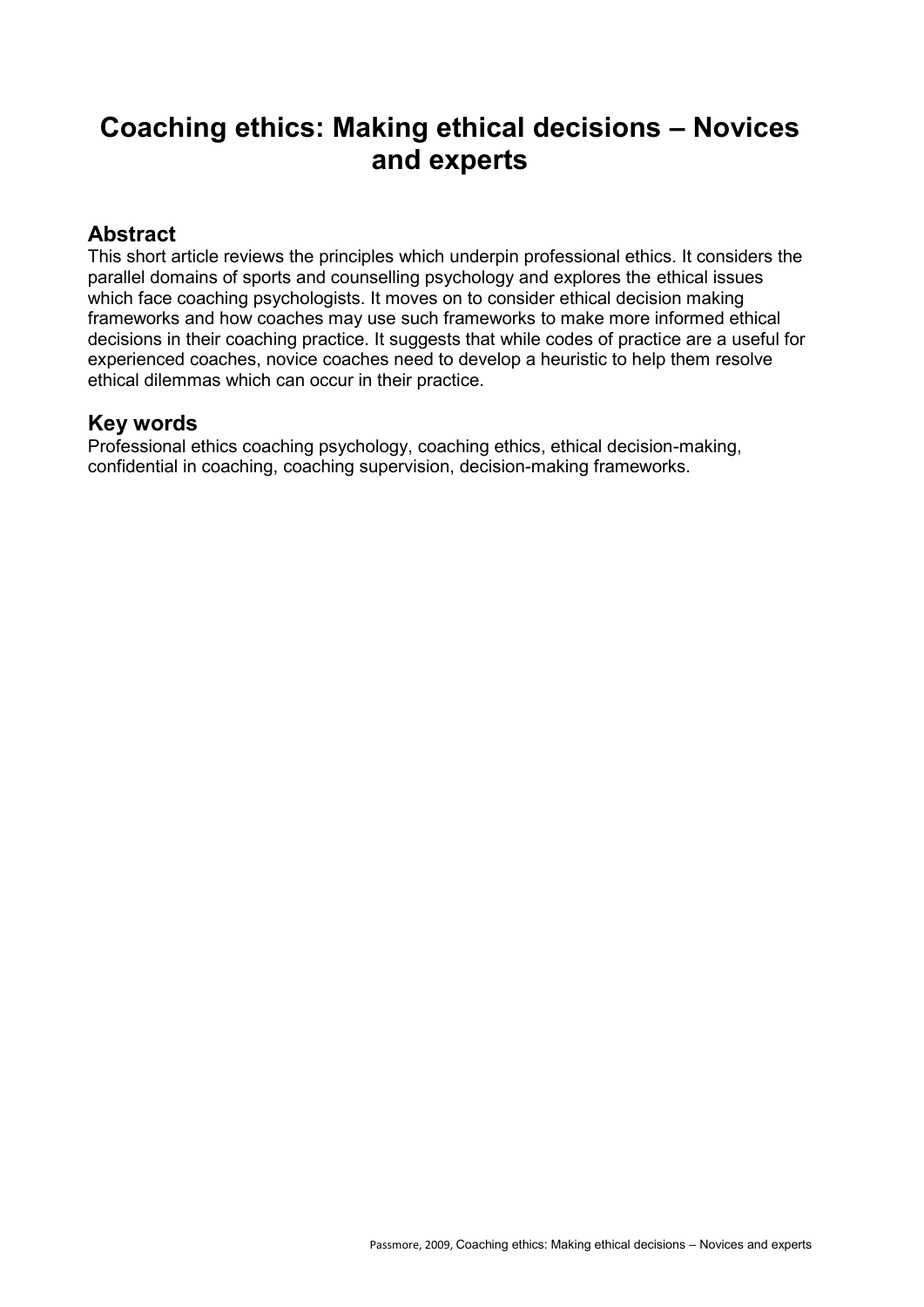#### **Introduction**

How do most coaches resolve ethical dilemmas? Most say they use their intuition to make a decision or use the code of ethics provided by the BPS (or other membership body). For new coaches this is more of a difficult decision. They have less experience to fall back on and thus less background experience to guide the 'intuitive' process of making a good decision. They are also likely to be less familiar with the meaning behind the codes of ethics published by the professional bodies and how broad principles are to be interpreted in practice. This places both coaching and also novice coaches at a disadvantage. How would you for example manage the issue of confidentiality in the following situations?

**Scenario A:** You are undertaking life coaching and your coachee tells you that they are very unhappy in their relationship and are planning to leave their partner, but are frightened to make the step.

**Scenario B:** You are an executive coach employed by the organisation to help managers improve their performance. Your coachee tells you that they are planning to leave the organisation after being head hunted by the company's main competitor. In both cases, and subject to the contract with the organisation, most coaches would respect the confidential nature of this information and not disclose this to partners or employers. They would let events unfold; the partner to leave their spouse and the employee to leave their company.

However, how might you react if in Scenario A the person says that the main reason for leaving is that the partner violent to them and has both hit them and threatened them with a knife. They have not left yet as they are too frightened to do so.

Or in the case of Scenario B, the coachee tells you that they have been working on a new piece of technical design which would give either company a significant competitive advantage. They are planning to take this commercially sensitive data with them to their new company on a disc.

As coaching psychologists we need to help coaches think about the dilemmas we and other coaches face and help them develop strategies for resolving difficult ethical dilemmas.

#### **Ethics in coaching**

To date little has been written about ethics within coaching. A small number of articles have touched on the topic (for example in TCP, Law, 2005; Law, 2006). Law has drawn attention to the emergence of Human Rights legislation on its impact on ethical codes and has raised ethical issues such as whether it is legitimate for coaches to invite their coachee to a conference to give a joint paper.

In North America (Tomlinson & Strachan; 1996; Williams & Anderson, 2006) the focus has been more towards the legal implications of poor ethical decisions on coaching practitioners. Williams and Anderson's reviewed how coaches can avoid potential claims, through effective note taking and careful referrals. The limited number of claims in the UK means that few if any professional indemnity companies increase their premiums for psychologists as a result of the individual taking on coaching. Coaching with its facilitative approach is seen as a low risk activity compared with other consulting activities.

In Australia the debate has been centred on the issue of Duty of Care (Spence, Cavanagh, Grant, 2006). This study focused on the growth in life coaching as a proxy for counselling services. Spence highlighted the lack of understanding and training of coaches in mental health issues, and potential danger posed by an unregulated market where coaches were often working with clients with more challenging needs than the coach was equipped to manage.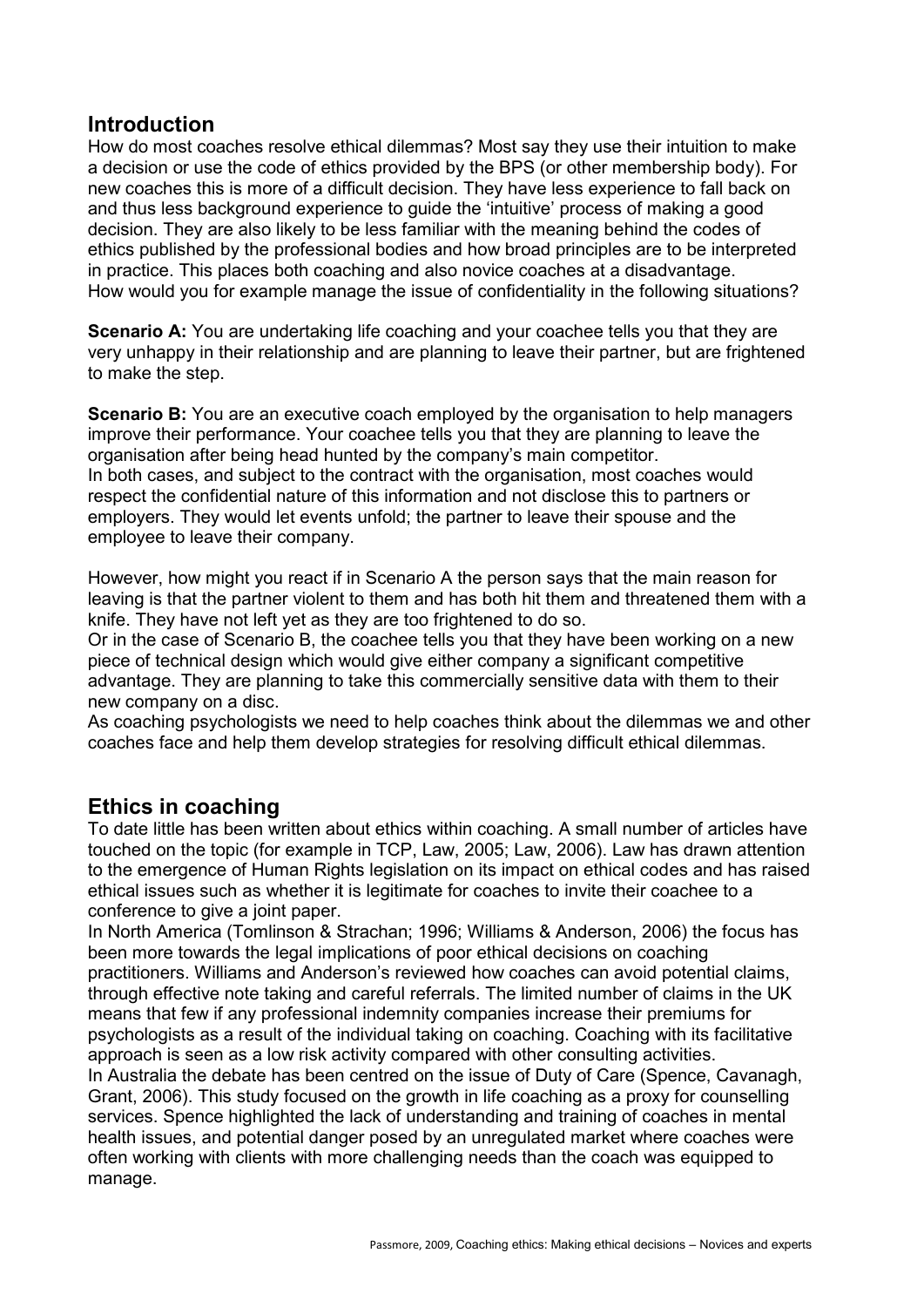The UK professional coaching bodies (for example; AC, APECS, BPS EMCC and ICF) all have Codes of Ethics which they ask their members to agree to as a condition of membership. The implication is that a failure to comply with the Code could result in removal from the membership register. However, the evidence suggests that to date in the UK this has not been an issue. The BPS for example receives an average of 120 complaints a year from the public each year across all of its Divisions; from clinical to counselling and forensic. Around a dozen of these complaints are of a sufficient serious nature to warrant a BPS Hearing. Of these approximately 2 to 3 psychologists are removed from the register each year. What is interesting is that to date none of the complaints have related to ethical issues of practice with coaching clients. In fact there has only been one complaint about coaching. This related to a graduate member's claims of proficiency in the area of coaching which were unsubstantiated by their training, and their member grade. This lack of serious complaints may be due to the fact that all UK coaches are working at a high level of ethical conduct, and no issues have emerged over the past six or seven years that these bodies have been in existence or that coaching has been a high profile activity. However, it is more likely that few organisational clients or coachees know about such codes and if they are aware of them, they are less willing to make a formal complaint and simply terminate the coaching contract. While such contractual terminations resolve the issue for the individual client they may fail to protect the wider public from misconduct and the coaching profession from reputational damage. The evidence from the domain of counselling suggests that clients are unwilling to make formal complaints due to a combination of ignorance about procedures and rights and difficulties in pursuing such complaints (Jehu, 1994). Only a small percentage of cases ever make it to the professional body compared with the number of incidents. While the nature of clients and the issues are likely to differ in workplace coaching, when compared with therapy, the evidence suggests this is less of the case in life coaching, where clients may possess complex personal and present issues which are related to these (Spence, Cavanagh, Grant, 2006). A different comparator which may have more links to business is sports coaching. Both share a concern for performance and goal attainment. Sports coaching has developed a *Code of Ethics and Conduct for Sports Coaches* which sets out in a more practical way than many of the current codes of coaching ethics mentioned above. This model offers a clear set of principles to sports coaches in how they work with athletes from a focus on humanity to ensure honesty in their dealings. While not a perfect solution for the novice sports coach, it provides a clearer statement of what is right and wrong than current guides, although its clarity presents a further problem in that it could be seen as over prescriptive.

#### **Ethical models**

So where do these ethical standards in the Codes come from? They are often based on one of two positions; consequential or deontological. How we arrive at our decision is based on our position on a continuum between these two points. At one end of the continuum is the consequentialist view. This position is that 'right' is about bringing about the best consequences. So in this sense the position is about bringing about the best outcome for the greatest number of people. Under this view, killing, or more practically for coaching psychologists, telling a lie, is acceptable if this brings the greatest benefit to the client organisation and its people.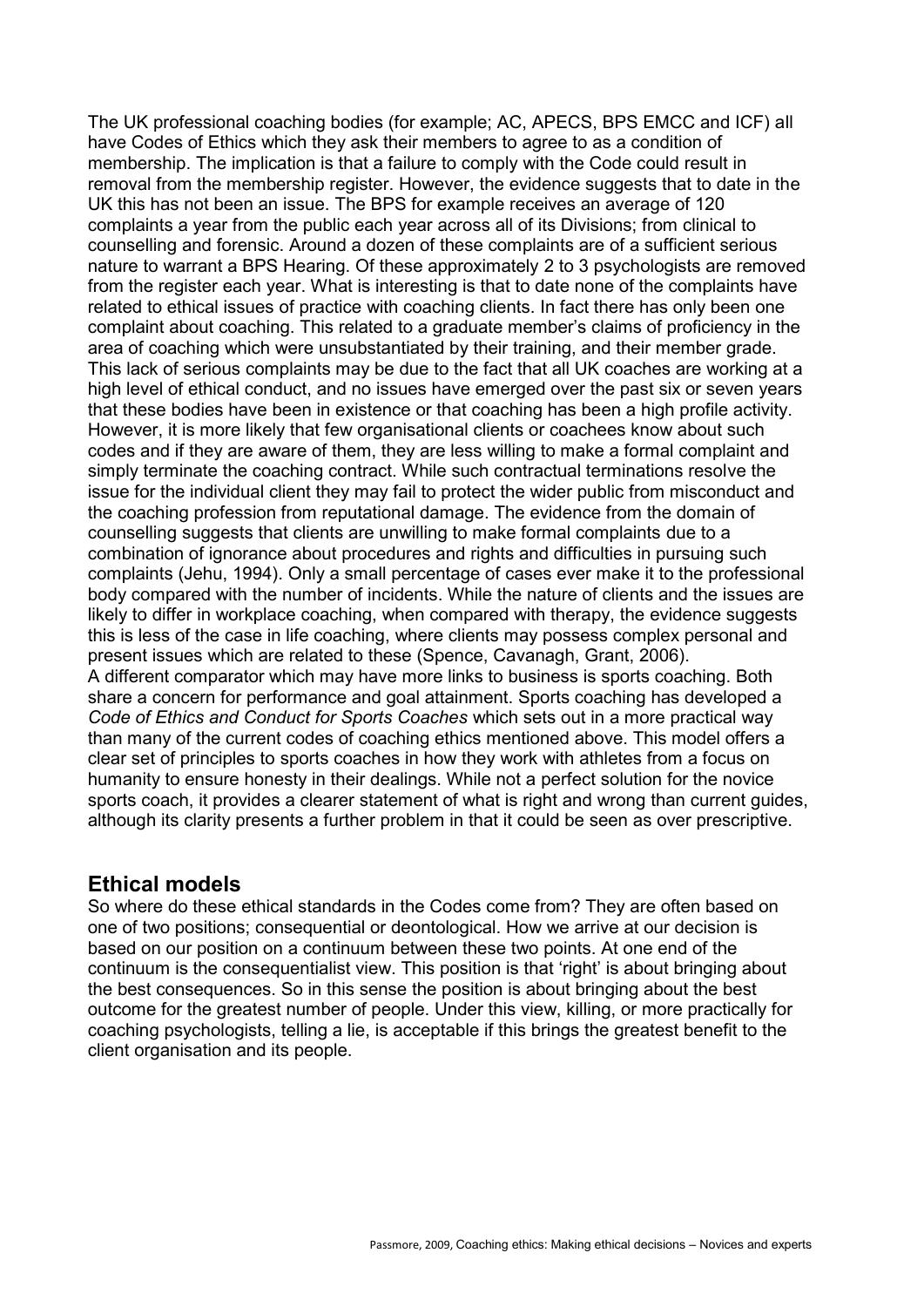A second position is the 'deontological' position, which is based on duty. From this position certain types of behaviour are considered, by themselves to be 'right' or 'wrong'. For example, killing is always 'wrong'. Again a more practical example for a coaching psychologists, is that failing to honour a promise made to a client would always be 'wrong'. In reality most coaches sit somewhere between these two points, that neither an exclusive focus on consequences nor an adherence to rules is applied in all situations. Most coaches are in most cases ethical pluralists, who hold to a few solid principles, but for most of what they do they consider the circumstances of the situation and consider the motives and situations of the characters involved to help them reach a decision about the course of action to follow.

These two positions have informed the development of the ethical codes for each of the professional bodies, but few coaching practitioners reflect on the codes and how these fits with their own view of the world. Equally worrying is that limited attention is paid to coaching ethics in much of the coaching training that practitioners have. Yet novices need to develop short hand ways of considering and resolving ethical dilemmas. Given that the codes do not always offer the easy answers. This is because most of us are drawn to recognise the complexity in situations rather than follow the simple rules of a dutiful approach to ethical dilemmas.

#### **Common themes in ethical codes**

A review of the main coaching bodies' ethical codes reveals some common themes. Utility, Autonomy, Truth, Confidentiality Avoiding Harm, Justice, and Respecting the rights of others. These are all fine until we start to unpick some of the potential complexity within each and contradictions between areas that lead us to the horns of ethical dilemmas. One common theme is Utility. This is often expressed as placing the interests or needs of clients first. In counselling where a clear dyad relationship exists between the counsellor and client, this should be relatively clear, although of course other parties are often involved either directly in the counselling (such as in Family Therapy) or have a stake in the outcomes. However, in coaching in the workplace, almost all relationships involve three or more stakeholders; the coachee, the organisational client (HR director) and often the coachee's manager. How does the coach seek to balance these interests? The theme of autonomy is often represented through encouraging the self- determination of coachees; facilitating their choices about what meets their needs and allowing them to make what we as the coach might consider to be a mistake. In counselling the dilemmas can arise over whether the client has the mental capacity to make the right decision. In these cases the counsellor may step in to protect the client from harm, thus over riding one principle with another. In coaching the issue may be about bullying or racial harassment at work, rather than suicide. In what circumstances would it become acceptable to over ride the wishes of the coachee?

A third theme is confidentiality. Many coaches often say that sessions are 'confidential'. This implies that all information shared is confidential. Is that correct? Counsellors often refer to three exceptions to this; risk of harm to the client, risk of harm to others and serious illegality. These issues on the surface may appear simple and straight-forward, but in practice can be difficult. Michael Todd, the Chief Constable of Greater Manchester sadly died in Snowdonia after going for walk during a personal crisis. If you were a coach working with a client facing a similar situation and you were aware of their intention to go for a walk on the hills and to take their own life, what actions would you take? In what circumstances has the coach the right to break confidentiality? How much evidence does the coach need to believe harm may come to their coach or others? Similar dilemmas arise over illegality. In the case of drug taking by workers, what is serious? Is cannabis a substance that should be protected by confidentiality, while the use of Heroin should be disclosed to the employer?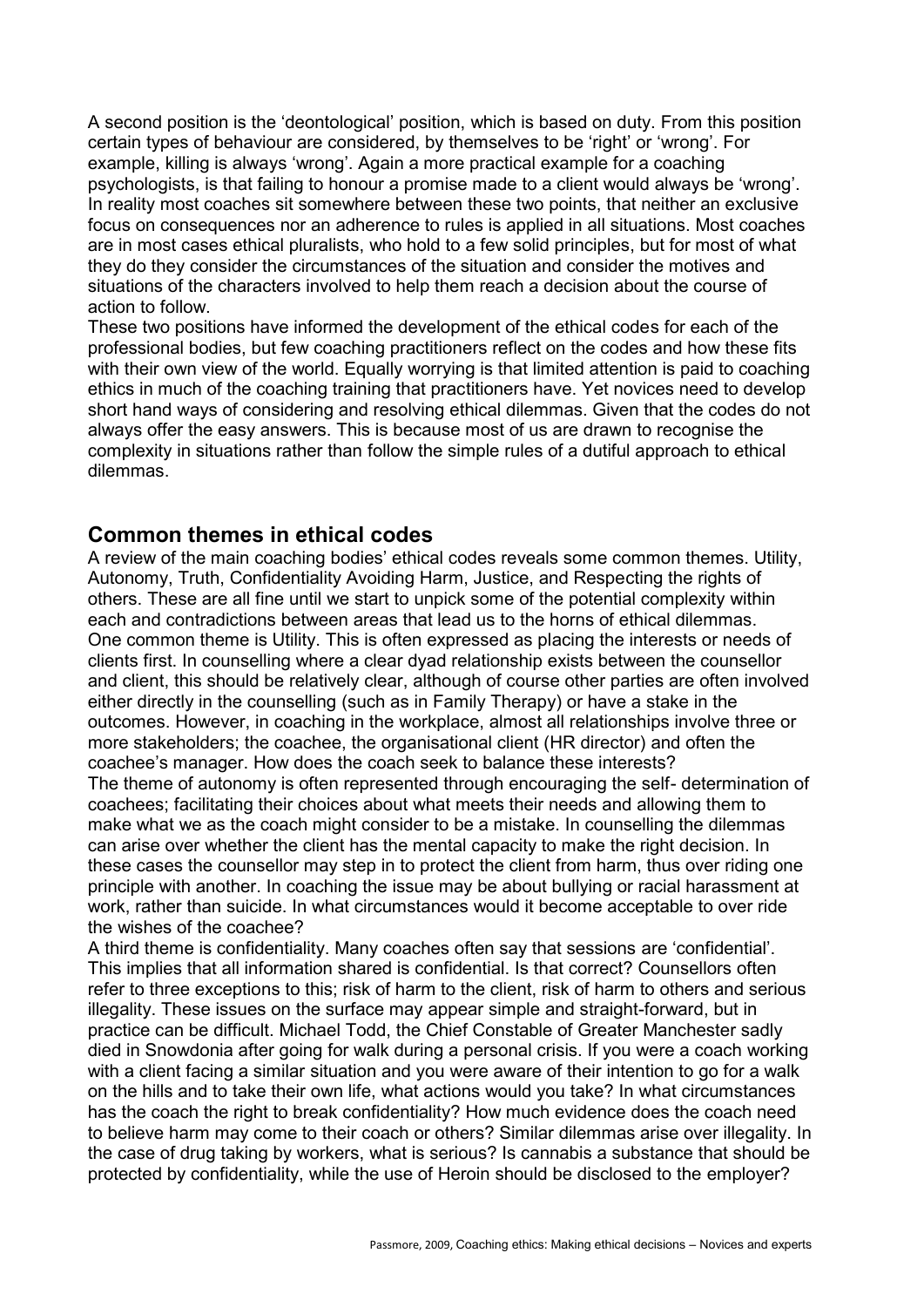Such decisions are likely to reflect the coach's views on drug taking and of different substances.

A fourth common principle is to avoid harm. This is often seen to over ride confidentiality, as in the example above. But harm can also result from the coach's actions. Is the coach working beyond their area of expertise? For example the coach may take on a coaching client thinking the issue is a simple performance issue, and behind this is the issue of anxiety or depression. These signs however require skills in the coach to spot them, yet few coaching courses discuss issue of mental health or are aware of the warning signs which would help them to identify these conditions (Szymanska, 2006; Szymanska, 2007).

#### **Decision making framework**

Given this challenge how can both coaching psychologists and in particular novice coaches improve the way they make ethical decisions. The process of supervision with a trained supervisor is of great assistance in the process.

The supervision process should offer not just the bi-monthly or quarterly meeting with a supervisor to review past incidents, but the opportunity to have 'emergency' contact to discuss a real live dilemma and work through this with the supervisor. My experience suggests coaches are ready to do this and a small number of dilemmas have presented themselves where the coach has felt the need to pick up the supervisor 'bat-phone' to call for quidance.

An equally, if not more useful route, is the development of coaching ethical competence among coaches, with the coach referring to a conscious framework to help them resolve a dilemma. Such frameworks are difficult to devise and are useless if done in the abstract. However, experienced coaches and in particular trained coaching supervisors use their own personal heuristic to help them work out what to do. Such models are likely to have much in common between one another, but as yet, for coaching, we don't know what this may look like. Further research could help us understand the thinking processes of experienced coaches and the decision making ethical frameworks they use to guide their practice. This in turn can help trainers of coaching share such models with novices and guide their development.

A third route which can help us develop our ethical thinking is the use of scenarios. By considering ourselves in a situation and discussing with others factors and possible options for action, with their consequences, coaches can enhance their sensitivity to ethical issues and their competence in making more informed decisions.

### **Conclusion**

This paper suggest that coaches and novice coaches in particular need to develop a better understanding of ethical issues and ethical decision making. One way for doing this is to draw on the knowledge of experts who use short hand models to guide their own reflections on ethical dilemmas and resolve these through their decision-making processes.